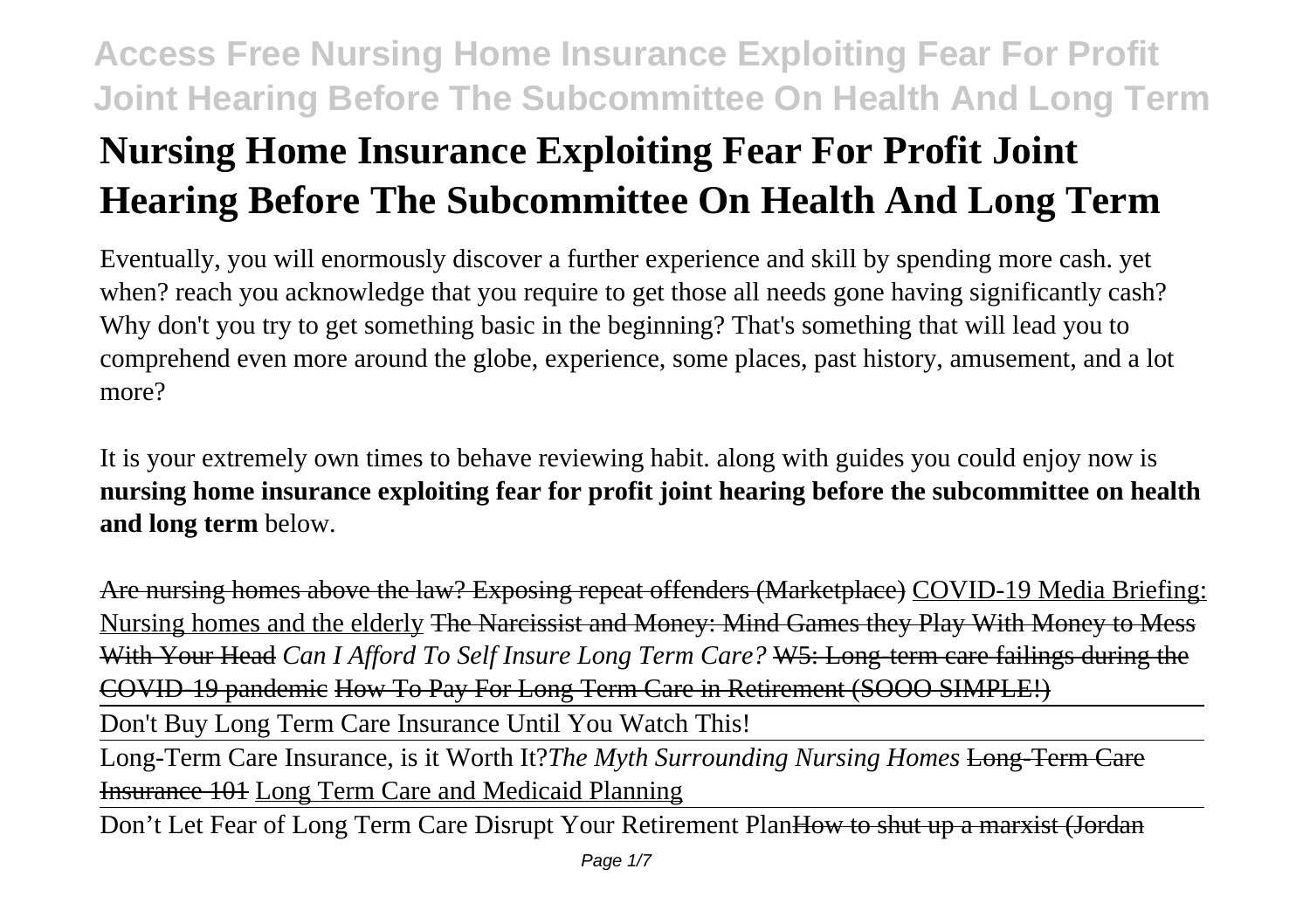Peterson speech) Buying breast implants: Hidden camera investigation (Marketplace)

CDC Releases New COVID-19 Guidelines*Wills and Trusts Explained* **Should You Have a Will or Living Trust?** Why Is Term Insurance Better Than Whole Life Insurance? THE TRUTH ABOUT CORONAVIRUS IN SWEDEN! (from an American living in Sweden) Living Paycheck to Paycheck With a \$380,000 Income! 2019 Gift and Estate Tax Rules (With Analysis) How Much Does Long Term Care Cost? NURSING HOME VS HOSPITAL|SHOULD NEW GRAD NURSES WORK IN HOSPITALS? COVID-19: No Fear. Just Facts. Who are the essential workers?

America Disagrees with Dave Ramsey on Nursing Home Expenses*Women On the Frontlines: COVID \u0026 Beyond*

Nursing home hidden camera investigation: Understaffed and overworked

Do I Need Long-Term Care Insurance? Nursing Home Insurance Exploiting Fear Buy Nursing home insurance: Exploiting fear for profit : (An examination of the emerging long-term care insurance market) : a briefing paper by Claude Pepper (ISBN: ) from Amazon's Book Store. Everyday low prices and free delivery on eligible orders.

Nursing home insurance: Exploiting fear for profit : (An ...

Nursing Home Insurance: Exploiting Fear for Profit? : Joint Hearing Before the Subcommittee on Health and Long-Term Care and the Subcommittee on Housing and Consumer Interests of the Select Committee on Aging, House of Representatives, One Hundredth Congress, First Session, August 6, 1987, Volume 4, Issues 93-98 - Ebook written by United States.

Nursing Home Insurance: Exploiting Fear for Profit ... Page 2/7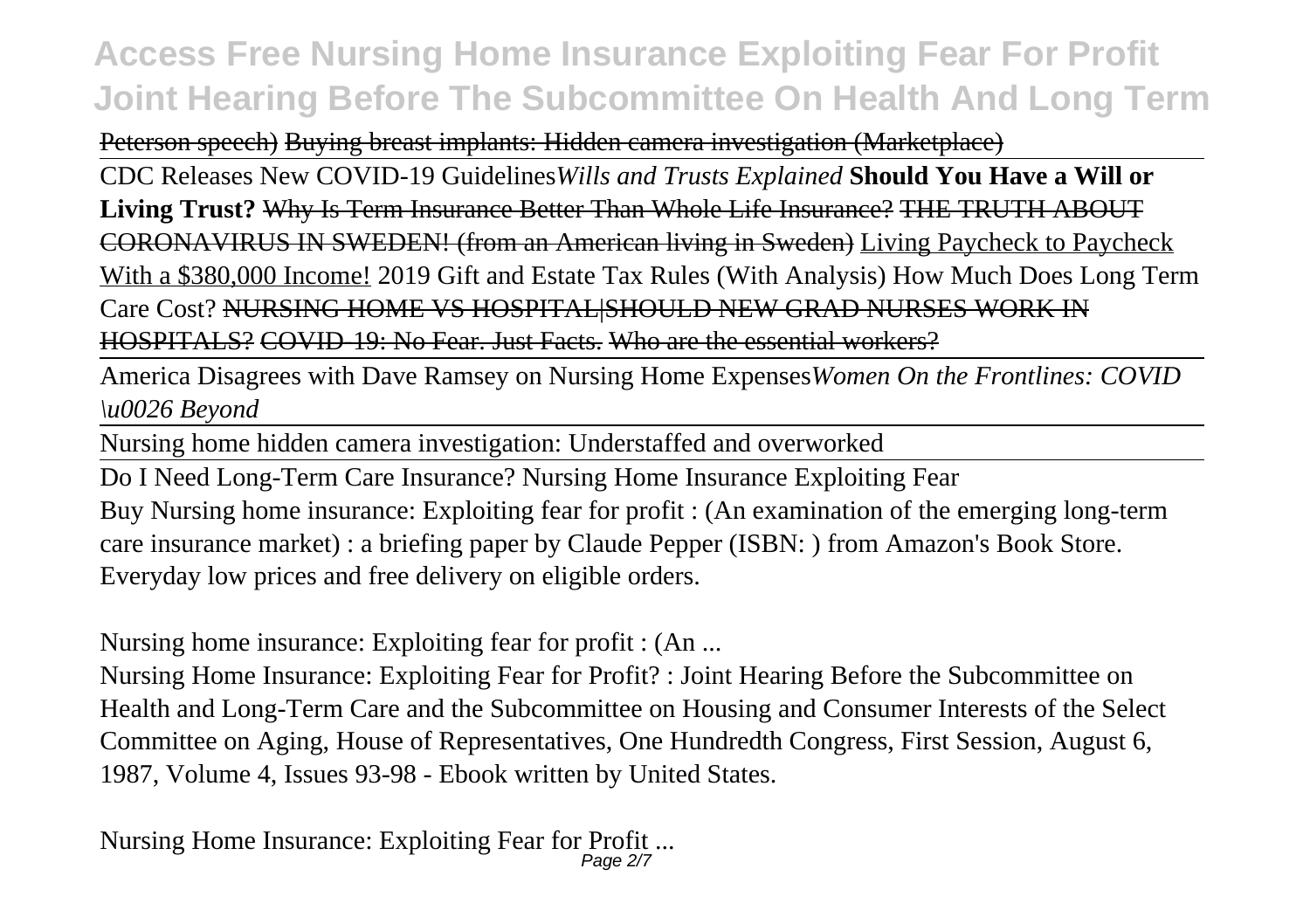Buy Nursing home insurance exploiting fear for profit? : joint hearing before the Subcommittee on Health and Long-Term Care and the Subcommittee on ... House of Representatives, One Hundredth... by (ISBN: ) from Amazon's Book Store. Everyday low prices and free delivery on eligible orders.

Nursing home insurance exploiting fear for profit? : joint ...

Nursing Home Insurance: Exploiting Fear for Profit? : Joint Hearing Before the Subcommittee on Health and Long-Term Care and the Subcommittee on Housing and Consumer Interests of the Select Committee on Aging, House of Representatives, One Hundredth Congress, First Session, August 6, 1987, Volume 4, Issues 93-98

Nursing Home Insurance: Exploiting Fear for Profit ...

Get this from a library! Nursing home insurance : exploiting fear for profit? : joint hearing before the Subcommittee on Health and Long-Term Care and the Subcommittee on Housing and Consumer Interests of the Select Committee on Aging, House of Representatives, One Hundredth Congress, first session, August 6, 1987.. [United States. Congress.

Nursing home insurance : exploiting fear for profit ...

House Of Representatives One Hundredth  $\wedge$ , nursing home insurance exploiting fear for profit joint hearing before the subcommittee on health and long term author wwwvrcworksnet 2020 10 21t000000 0001 subject nursing home insurance exploiting fear for profit joint hearing before the subcommittee

Nursing Home Insurance Exploiting Fear For Profit Joint ...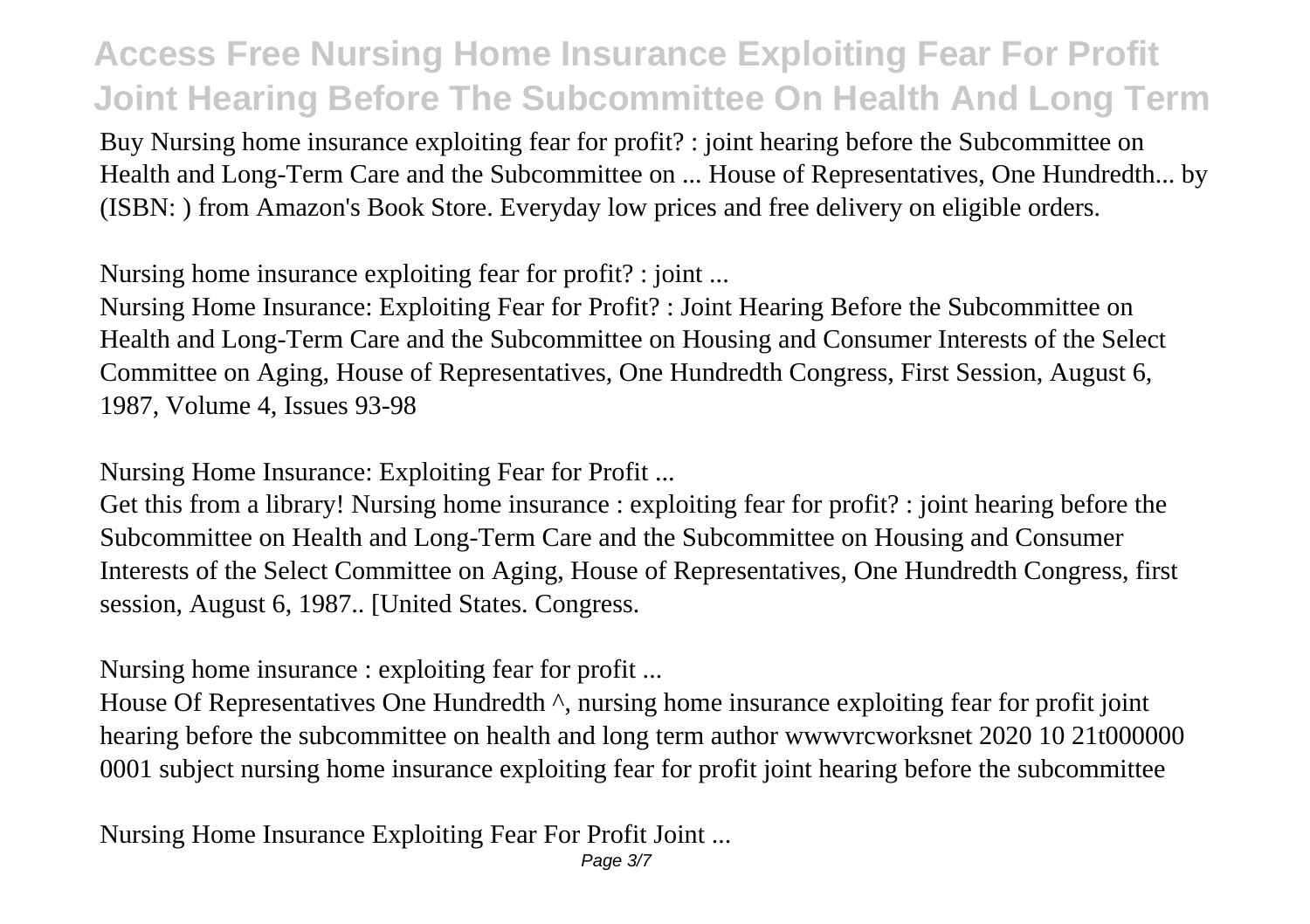Nursing home insurance [microform] : exploiting fear for profit? : (an examination of an emerging longterm care insurance market) : a briefing report / By United States. Congress. House. Select Committee on Aging. Subcommittee on Health and Long-Term Care. Abstract "Comm. pub. no. 100-634.""November 1987."At head of title: Committee print.CIS ...

Nursing home insurance [microform] : exploiting fear for ...

Nursing home insurance: exploiting fear for profit? : (an examination of an emerging long-term care insurance market) : a briefing report: United States. Congress. House. Select Committee on Aging. Subcommittee on Health and Long-Term Care., .: Amazon.sg: Books

Nursing home insurance: exploiting fear for profit? : (an ...

Nursing home insurance: Exploiting fear for profit : (An examination of the emerging long-term care insurance market) : a briefing paper [Claude Pepper] on Amazon.com. \*FREE\* shipping on qualifying offers.

Nursing home insurance: Exploiting fear for profit : (An ...

Nursing home insurance exploiting fear for profit? : joint hearing before the Subcommittee on Health and Long-Term Care and the Subcommittee on ... House of Representatives, One Hundredth... by United States. Congress. House. Select Committee on Aging. Subcommittee on Health and Long-Term Care

ebook: PDF? Nursing home insurance exploiting fear for ...

Nursing home insurance exploiting fear for profit? : joint hearing before the Subcommittee on Health Page  $4/7$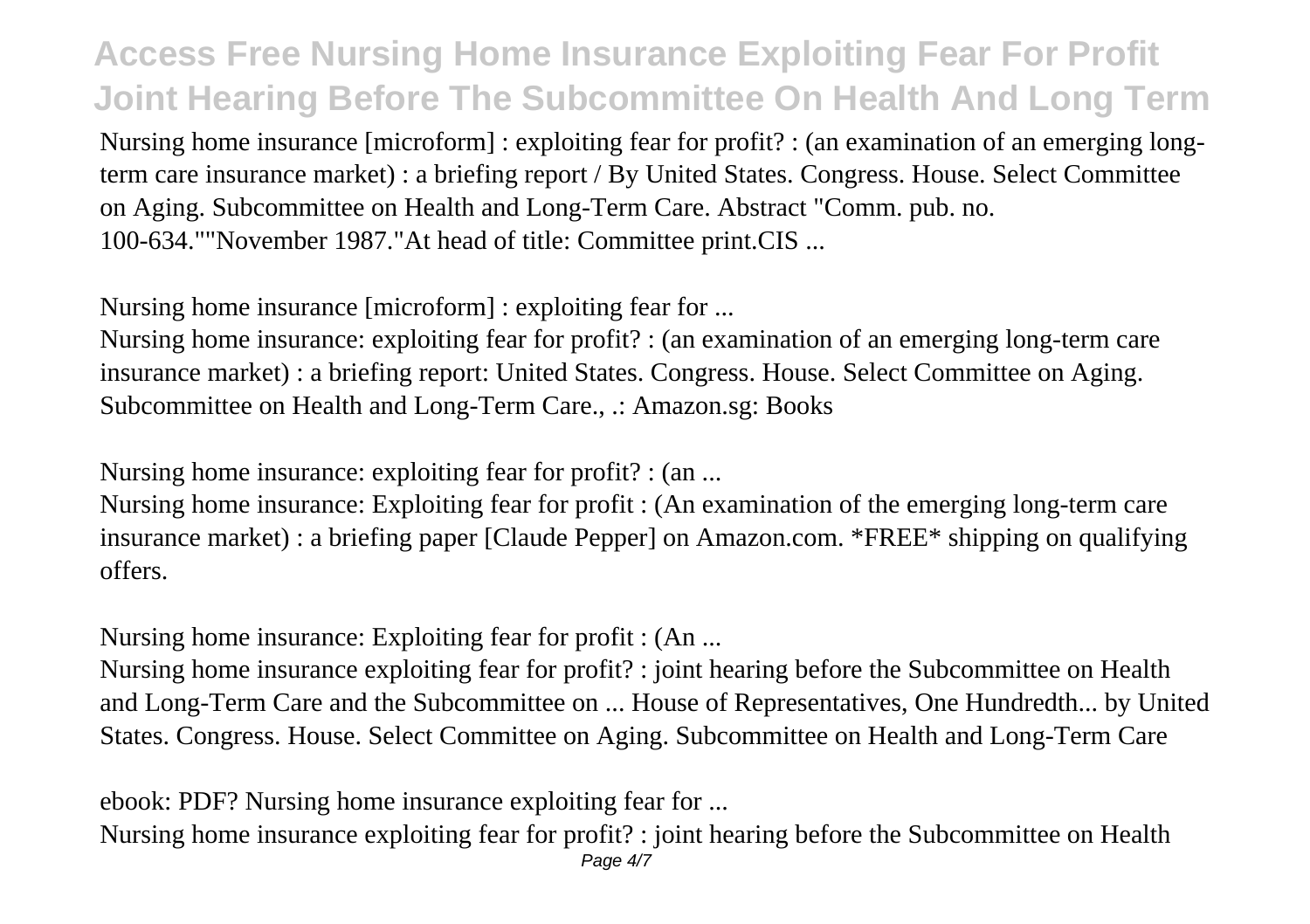and Long-Term Care and the Subcommittee on ... House of Representatives, One Hundredth... on Amazon.com.au. \*FREE\* shipping on eligible orders. Nursing home insurance exploiting fear for profit? : joint hearing before the Subcommittee on Health and Long-Term Care and the Subcommittee on ...

Nursing home insurance exploiting fear for profit? : joint ...

Get this from a library! Nursing home insurance : exploiting fear for profit? : (an examination of an emerging long-term care insurance market) : a briefing report. [Kathleen Gardner Cravedi; United States. Congress. House. Select Committee on Aging. Subcommittee on Health and Long-Term Care.]

Nursing home insurance : exploiting fear for profit? : (an ...

Nursing home insurance: exploiting fear for profit? : (an examination of an emerging long-term care insurance market) : a briefing report [United States. Congress. House. Select Committee on Aging. Subcommittee on Health and Long-Term Care.] on Amazon.com. \*FREE\* shipping on qualifying offers.

Nursing home insurance: exploiting fear for profit? : (an ...

Nursing home insurance: exploiting fear for profit : joint hearing before the Subcommittee on Health and Long-Term Care and the Subcommittee on ... One Hundredth Congress, first session, ...: Books - Amazon.ca

Nursing home insurance: exploiting fear for profit : joint ...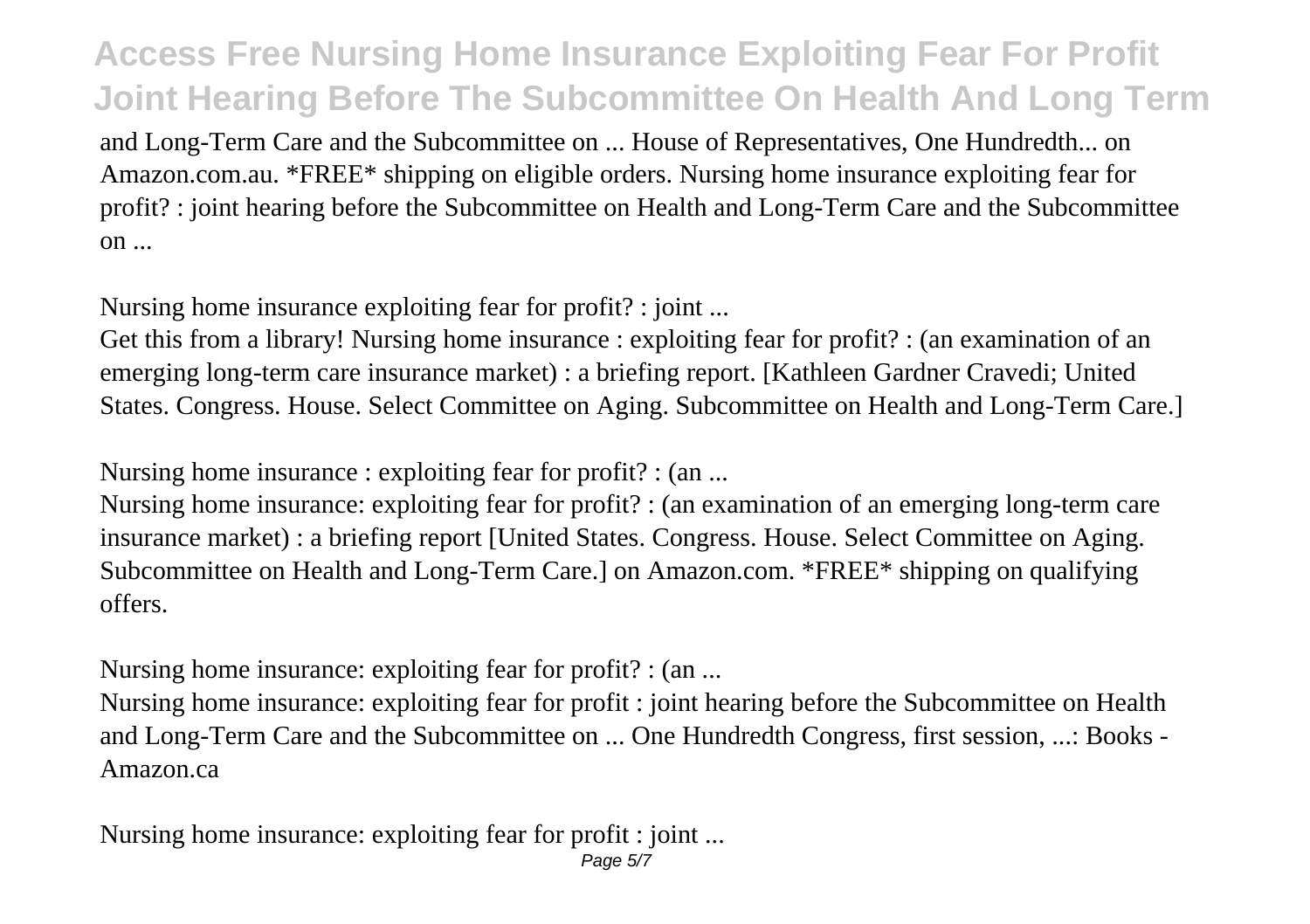nursing, home, insurance, exploiting, fear, for, profit, joint, hearing, before, the, subcommittee, on, health, and, long, term Created Date 10/21/2020 2:38:15 PM

Nursing Home Insurance Exploiting Fear For Profit Joint ...

Amazon.in - Buy Nursing home insurance exploiting fear for profit? : joint hearing before the Subcommittee on Health and Long-Term Care and the Subcommittee on ... House of Representatives, One Hundredth... book online at best prices in India on Amazon.in. Read Nursing home insurance exploiting fear for profit? : joint hearing before the Subcommittee on Health and Long-Term Care and the ...

Buy Nursing home insurance exploiting fear for profit ...

Nursing home insurance : exploiting fear for profit?: Joint hearing before the Subcommittee on Health and Long-Term Care and the Subcommittee on ... Congress, first session, August 6, 1987 on Amazon.com.au. \*FREE\* shipping on eligible orders. Nursing home insurance : exploiting fear for profit?: Joint hearing before the Subcommittee on Health and Long-Term Care and the Subcommittee on ...

Nursing home insurance : exploiting fear for profit ...

Nursing home insurance exploiting fear for profit? : joint hearing before the Subcommittee on Health and Long-Term Care and the Subcommittee on ... House of Representatives, One Hundredth...: Books - Amazon.ca